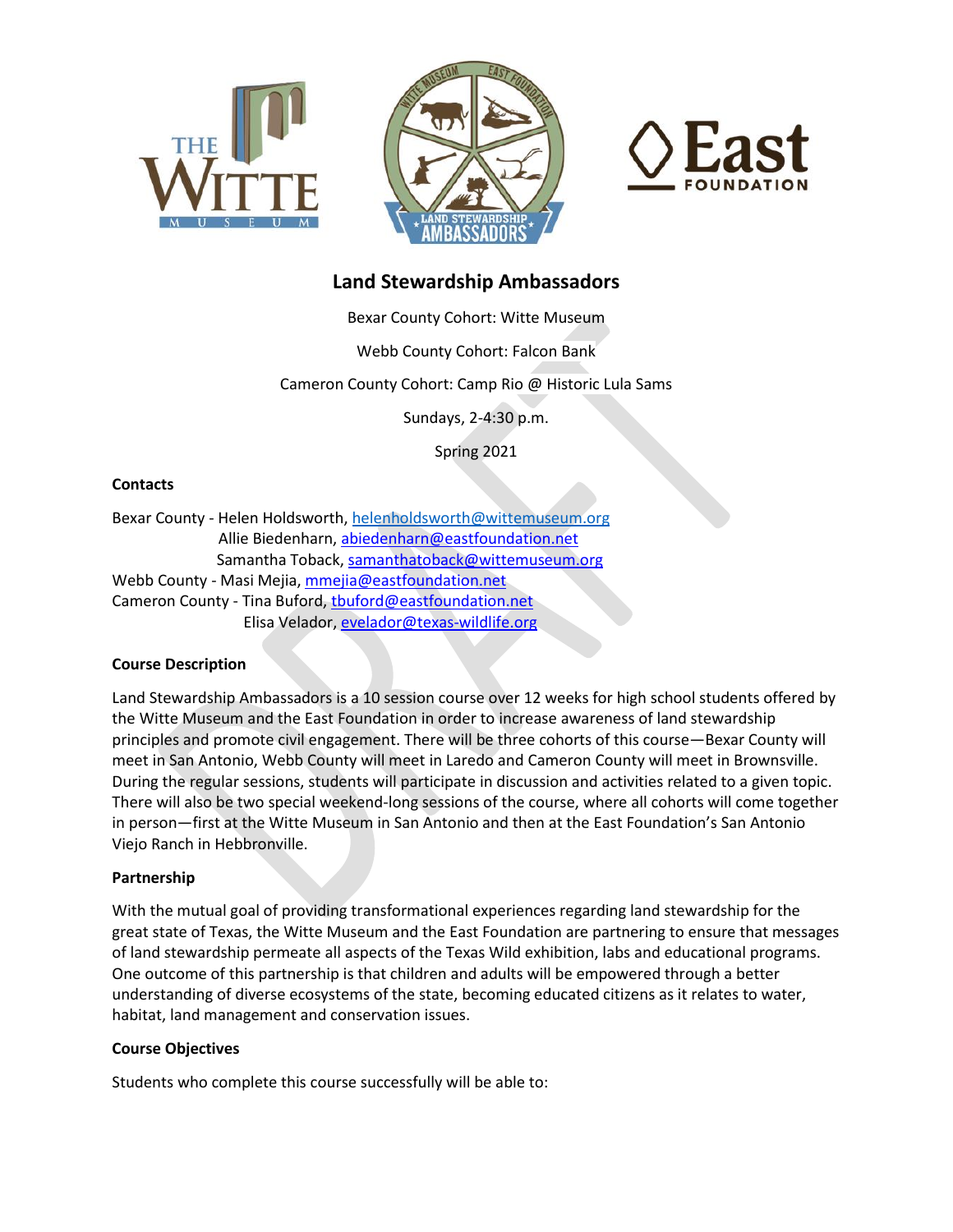- Discuss topics of land stewardship as it relates to the local and state communities
- Identify reputable sources for research
- Communicate effectively with a group of peers and instructors in order to demonstrate knowledge and understanding of topics related to land stewardship
- Act as an ambassador of the Witte Museum, the East Foundation and the Land Stewardship Ambassadors program to the general public

# **COVID-19 Statement**

With the pandemic, we do not know what the situation will be in February. All sessions will be formatted according to the latest CDC guidelines. Face coverings, physical distancing, temperature checks and other safety measures may be required of participants but all participants will be notified of the requirements prior to the February 7, 2021 mandatory parent/student information session. If the situation arises that the cohorts cannot meet in person, we will utilize the Zoom platform to meet virtually.

**Required Texts** will be provided and distributed ahead of required reading assignments.

## **Student Requirements**

Students are expected to complete all weekly assignments, participate in weekly discussions, write reflections from their discussions and present a final project at the end of the semester.

# **Google Classroom**

Students will be utilizing Google Classroom to access weekly assignments, readings, videos and additional links. Students will also be submitting assignments via Google Classroom. Please ensure you are able to access the Google Classroom prior to the Parent and Student Information meeting. Please notify your instructors if you are unable to access so that we can troubleshoot appropriately.

## **Weekly Assignments**

In order to make sure the students are engaging the text efficiently and thoughtfully, each student will write a T.Q.C. report and turn it in. Students will be told which readings are eligible for the T.Q.C. assignment each week. These will be graded/annotated/checked by the instructors and feedback will be shared with the student. The T.Q.C. report will have a deadline of Thursday at 5:00 p.m. prior to the Sunday meeting.

The "T" stands for thesis, which is where the students will write their own thesis statement that they believe captures the main point of the reading. They will then find a particular quote ("Q") that caught their attention and write it down. They will then comment ("C") on the significance of the quote and why it caught their attention and elaborate.

*T. Thesis*

Write your own thesis statement that reflects the main idea of the assigned text/media.

*Q. Quote*

Record one quote that catches your attention that relates to the thesis.

*C. Comment*

Comment on the quote by explaining why it stood out to you and expand on its significance.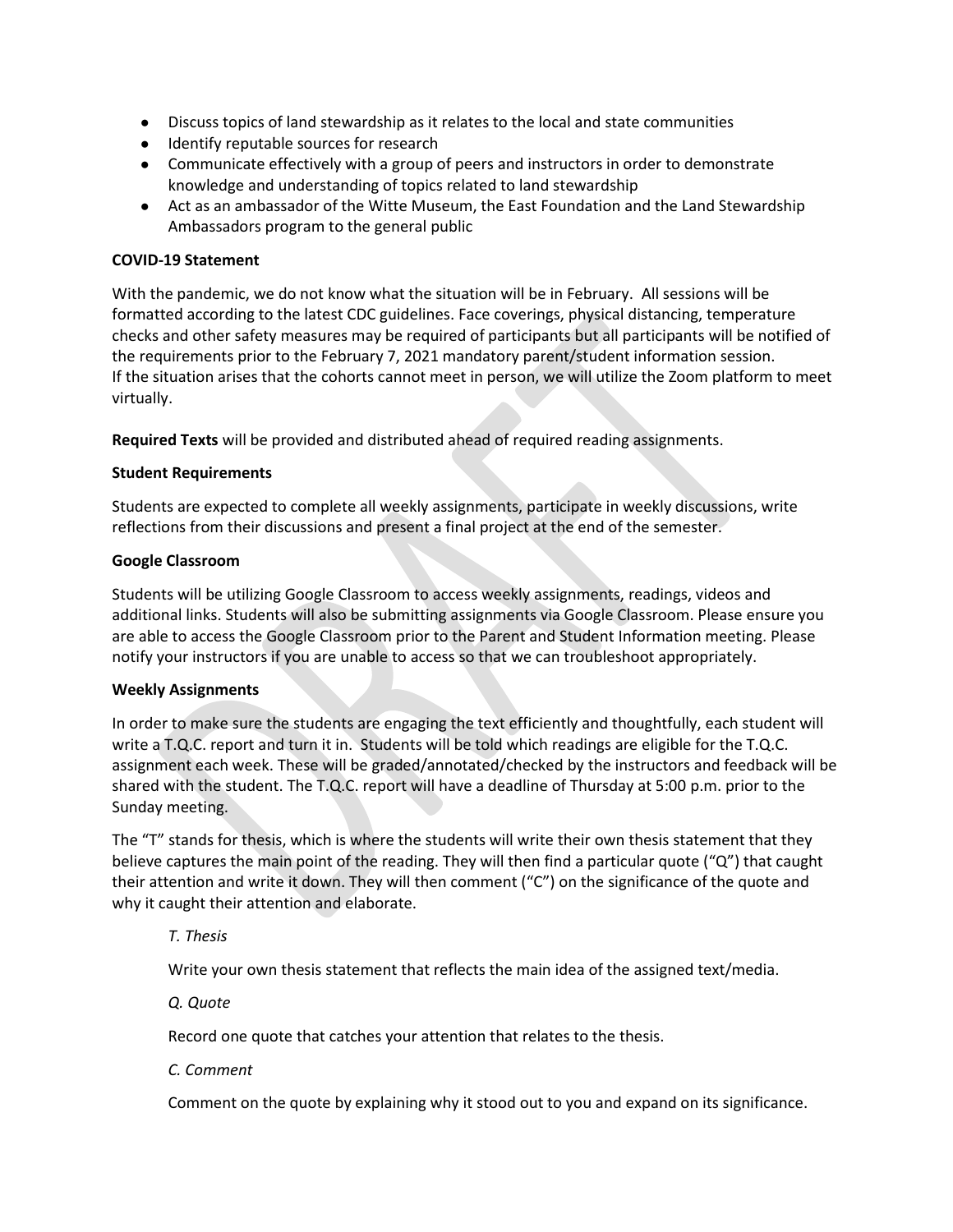# Sample TQC

# Thesis:

Children are the future of the world and if environmentalists continue to ignore them, there will be no passionate earthy people for the future.

# Quote:

"She gasped and grabbed my leg. She had never seen the stars before…She was a changed person. From that moment on, she saw everything, the camouflaged lizard that everyone else skipped by. She used her senses. She was awake."

# Comment:

This quote reminded me of the transition I feel every time I leave the city to go camping or hiking. It takes a while to stop being startled by every bug and to quit passing by plants without looking. Once you get all the way transitioned, everything is amazing and fascinating. I also notice that it takes longer with my family, thoroughly urbanized folks, than with girl scouts, a group of enthusiastic, earthy women I'm lucky to have. This chapter really emphasized the importance of children being in nature with adults who model appreciation and respect. It's dangerous to raise a generation indoors.

# **T.Q.C. Submission**

The T.Q.C. report will have a deadline of Thursday at 5:00 p.m. prior to the Sunday meeting. To submit a T.Q.C. the student will utilize Google Classroom.

# **Final Project**

Each student must develop a public presentation and deliver it to an audience as their final project. The project must be observed by an LSA instructor or recorded and submitted to the LSA instructors. The student will select a topic related to land stewardship to be approved by the instructors. The presentation must be a minimum of five minutes and a maximum of eight minutes. Students will utilize a PowerPoint template provided to them.

Additionally, students will receive deadlines for presentation topic, presentation abstract, presentation outline, and presentation PowerPoint draft. Zoom practice sessions will be scheduled during April.

This project will be assessed by the rubric attached to this document and will be discussed in further detail during the semester.

Students will also be required to complete the post-test, an exit essay, an exit survey and submit two short videos that express what you have learned from the Land Stewardship Ambassadors Program. Guidelines and prompts will be provided.

## **Participation**

Student participation is essential for the successful completion of this course. Participation is defined as, but not limited to, the following:

- Completing and turning in a T.Q.C. each week
- Participating in a meaningful and productive way during class discussions each week
- Journaling reflections of each week's discussion which will be known as an "Exit Ticket" and completed after the facilitated discussion and submitted via a google form
- Attending **7 out of 8** of the regular class sessions and **both** of the special weekend-long sessions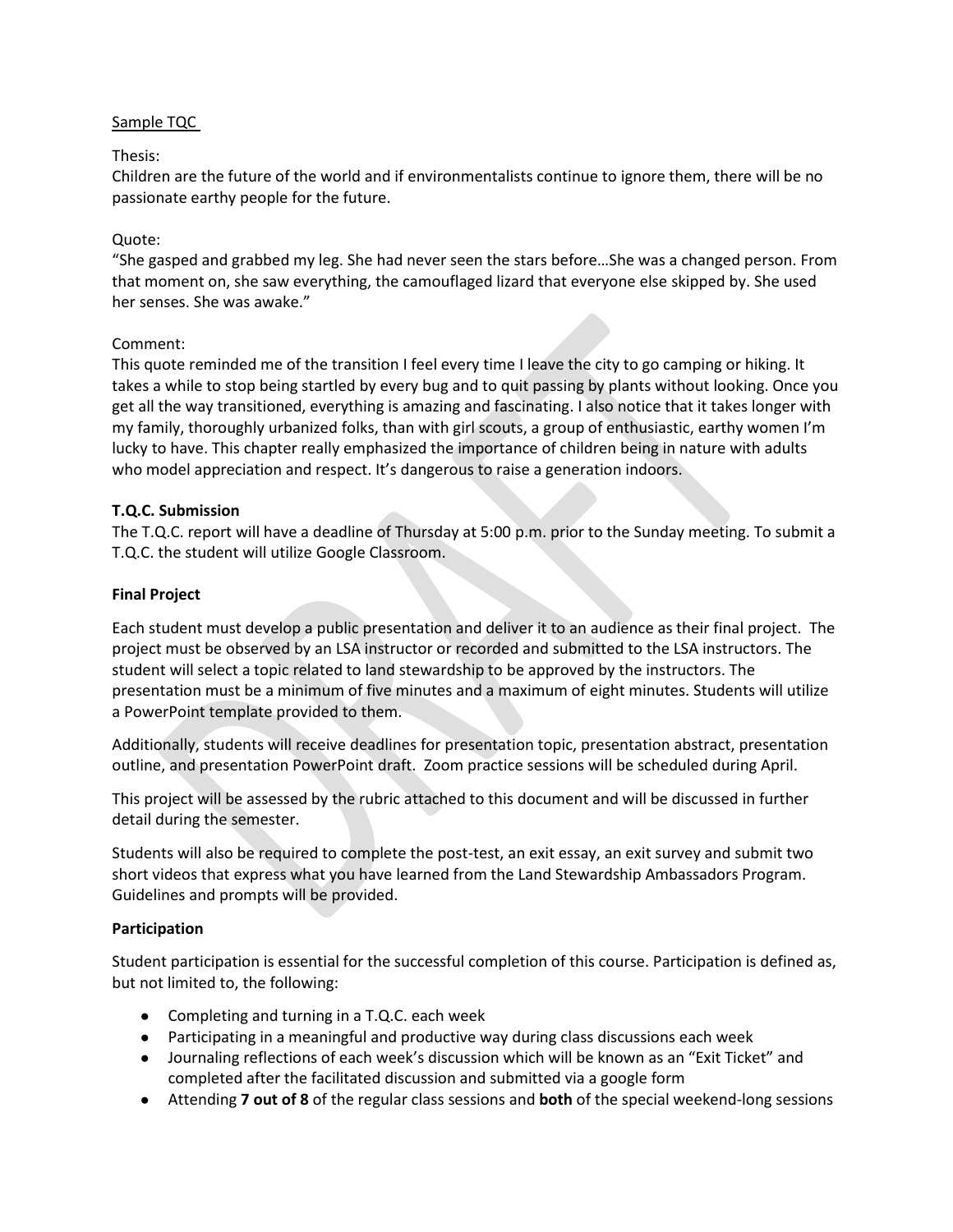- **Deadline for Final Presentation to a Public Audience: June 5, 2020**
- **Deadline for LSA Video Promo, Exit Survey, Exit Essay, Post-Test: June 18, 2020**

# **Course Policies and Information for Students**

## Inclusive Learning Environment Statement

The best learning environment—whether in the classroom, laboratory or fieldwork site—is one in which all members feel respected while being productively challenged. At the Witte Museum and the East Foundation, we are dedicated to fostering an inclusive atmosphere, in which all participants can contribute, explore and challenge their own ideas as well as those of others. Every participant has an active responsibility to foster a climate of intellectual stimulation, openness and respect for diverse perspectives, questions, personal backgrounds, abilities and experiences, although instructors bear primary responsibility for its maintenance.

## Attendance Policy

Students are expected to arrive on time to their designated meeting places and remain for the entirety of the scheduled time. They will attend a minimum of 7 out of 8 regular program sessions and both of the weekend-long full group sessions.

#### Plagiarism

Academic integrity is vital to the success of the Land Stewardship Ambassadors program. Each students' level of understanding, knowledge, and ability to connect readings, videos, and discussions will be assessed via the exit ticket and final project.

#### Stipend

The \$400 stipend will only be awarded to students who successfully complete the course. The requirements for this are as follows:

- Student attended 7/8 of the regular class sessions
- Student attended both of the weekend-long sessions
- Student completed all coursework in a timely manner
- Student completed a final project and presented to a group of their peers in accordance with the provided rubric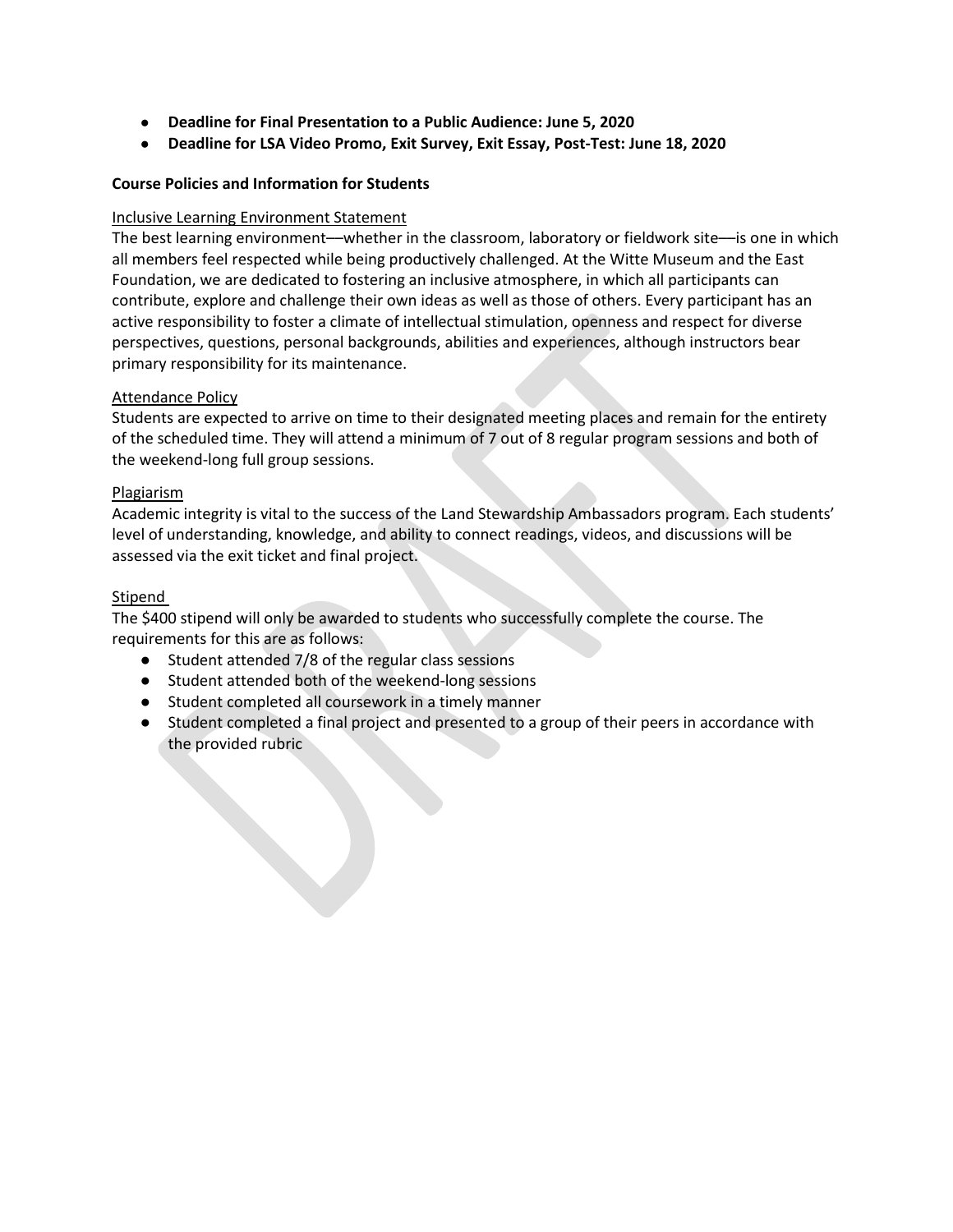## **Preliminary Schedule of Meetings, Readings, Topics and Other Assignments \***(subject to change)

#### **February 7, 2021** – 2:00 – 4:30 PM - Mandatory Parent/Student Information Session

Selected applicants should plan to attend this information session with a parent or guardian. The meeting will include an overview of the program and expectations. An online pre-test to evaluate the student's knowledge about land stewardship will also be administered. This will be an excellent opportunity for students and their parent/guardian to ask questions. Exact meeting locations will be provided when acceptance emails are sent in December.

**February 20-21, 2021** – Overnight at the Witte Museum in San Antonio for all cohorts

Theme: What is a Land Steward?

Webb County Cohort will leave Laredo at 9:30AM on Saturday and return by 12:30PM on Sunday. Cameron County Cohort will leave Camp Rio at 7:00AM on Saturday and return by 3:00PM on Sunday. A packing list will be provided at the Feb. 7<sup>th</sup> Information Session.

#### Pre-reading assignment:

- History of the Witte Museum from website<https://www.wittemuseum.org/history/>
- **•** From *Nature's Allies* the chapter on Aldo Leopold

**February 28, 2021** – 2:00 – 4:30PM – All cohorts began to meet individually.

Theme: History of Conservation

Pre-reading assignment:

- *Nature's Allies: Eight Conservationists Who Changed Our World* by Larry Nielson, assigned chapter
- *Horses to Ride, Cattle to Cut* by Wyman Meinzer and Henry Chappell, pages 11-97

#### **March 7 or 14, 2021** – 2:00 – 4:30PM

Theme: Public Speaking

Pre-reading assignment:

● TBD

#### **March 21, 2021** – 2:00 – 4:30PM

Theme: Water

Pre-reading assignment:

- *Texas Watershed Stewardship Handbook* by Texas AgriLife Extension (Chapters 1 and 2)
- "Making the Connection: Watersheds and our water supplies" by Anna Huff
- "Where the First Raindrop Falls" by Larry D. Hodge
- "Soil and Water" by Steve Nelle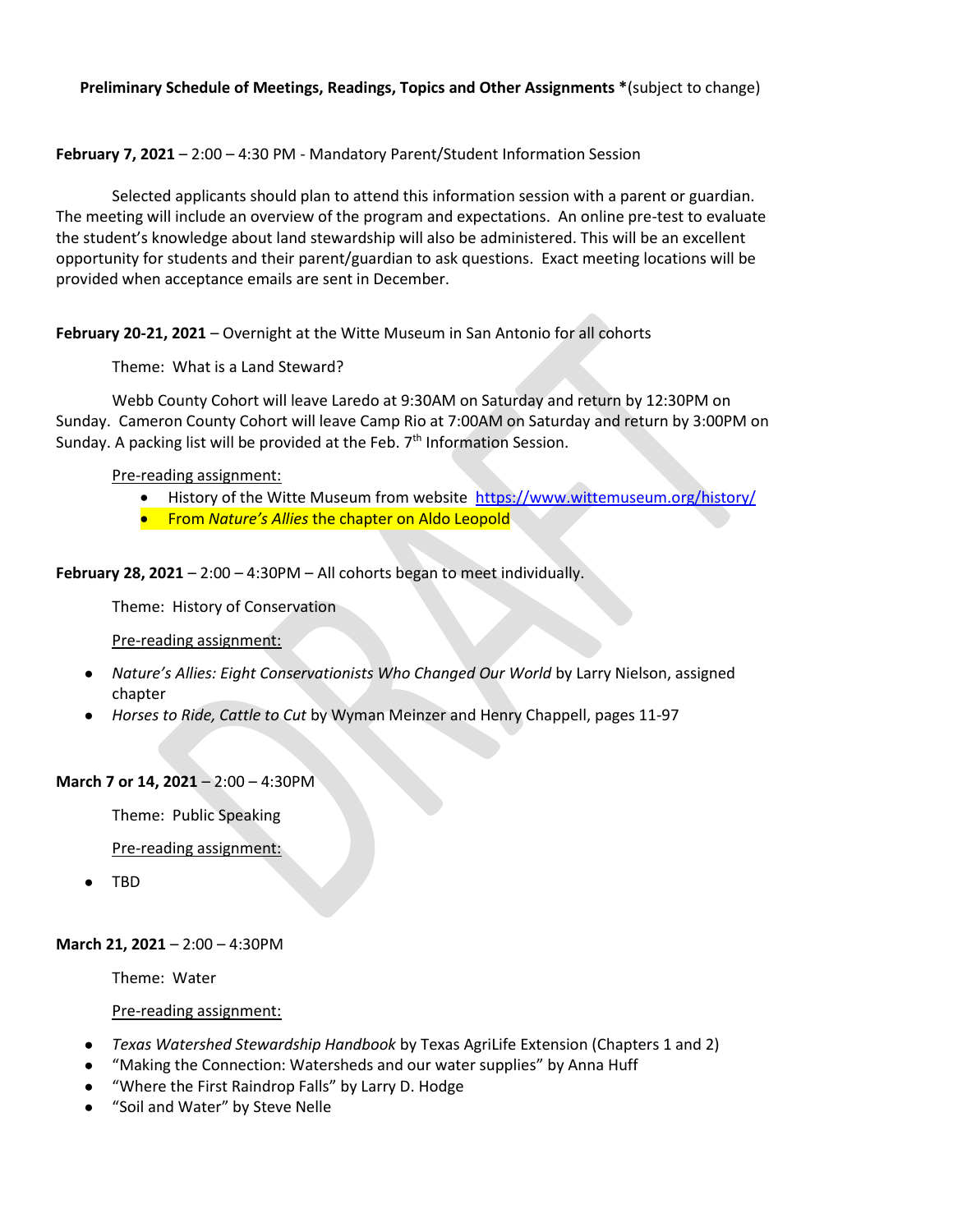#### **March 28, 2021** – 2:00 – 4:30PM

Theme: Politics and Advocacy

#### Pre-reading assignment:

- "How Laws are Made" https://www.usa.gov/how-laws-are-made
- Schoolhouse Rock: America- I'm Just a Bill https://www.youtube.com/watch?v=FFroMQlKiag
- Identify a current natural resource issue within your community.
- Research the Recovering America's Wildlife Act and identify the main arguments for and against this bill. <https://www.youtube.com/watch?v=8rSY5Wa9gjg>

#### **April 11, 2021** – 2:00 – 4:30PM

Theme: Economics

#### Pre-reading assignment:

- *An Initial Examination of the Economic Impact of Nature Tourism on the Rio Grande Valley* by Kyle M. Woosnam
- Video: "Herd Impact" ft. Deborah Clark & Emery Birdwell <https://www.youtube.com/watch?v=EBTINtTcBbE>
- "How America Uses its Land" <https://www.bloomberg.com/graphics/2018-us-land-use/>
- "The Economics of Conservation" by Steve Nelle
- "Internal Controversy" by Steve Nelle

## **April 18, 2021** – 2:00 – 4:30PM

Theme: Human Dimensions – Public Benefits of Conservation

## Pre-reading assignment:

- Abstract only: "The Health Benefits of Urban Nature: How Much Do We Need?" by Danielle F. Shanahan, et al<https://academic.oup.com/bioscience/article/65/5/476/324489>
- "Private Lands Public Trust" by Steve Nelle
- *Last Child in the Woods*, chapter 12

## **April 25, 2021** – Time based on location; each cohort will be making a field trip

Theme: Wildlife Management

Pre-reading assignment:

- *The Wildlife Techniques Manual, Volume 2: Management* by Nova Silvy (Chapter 31)
- "The Basic Skill" by Steve Nelle
- Videos: America's Wildlife Parts 1 and 2 <https://www.youtube.com/watch?v=iPmV1smiJWY> and <https://www.youtube.com/watch?v=TdY9Dp8huug>